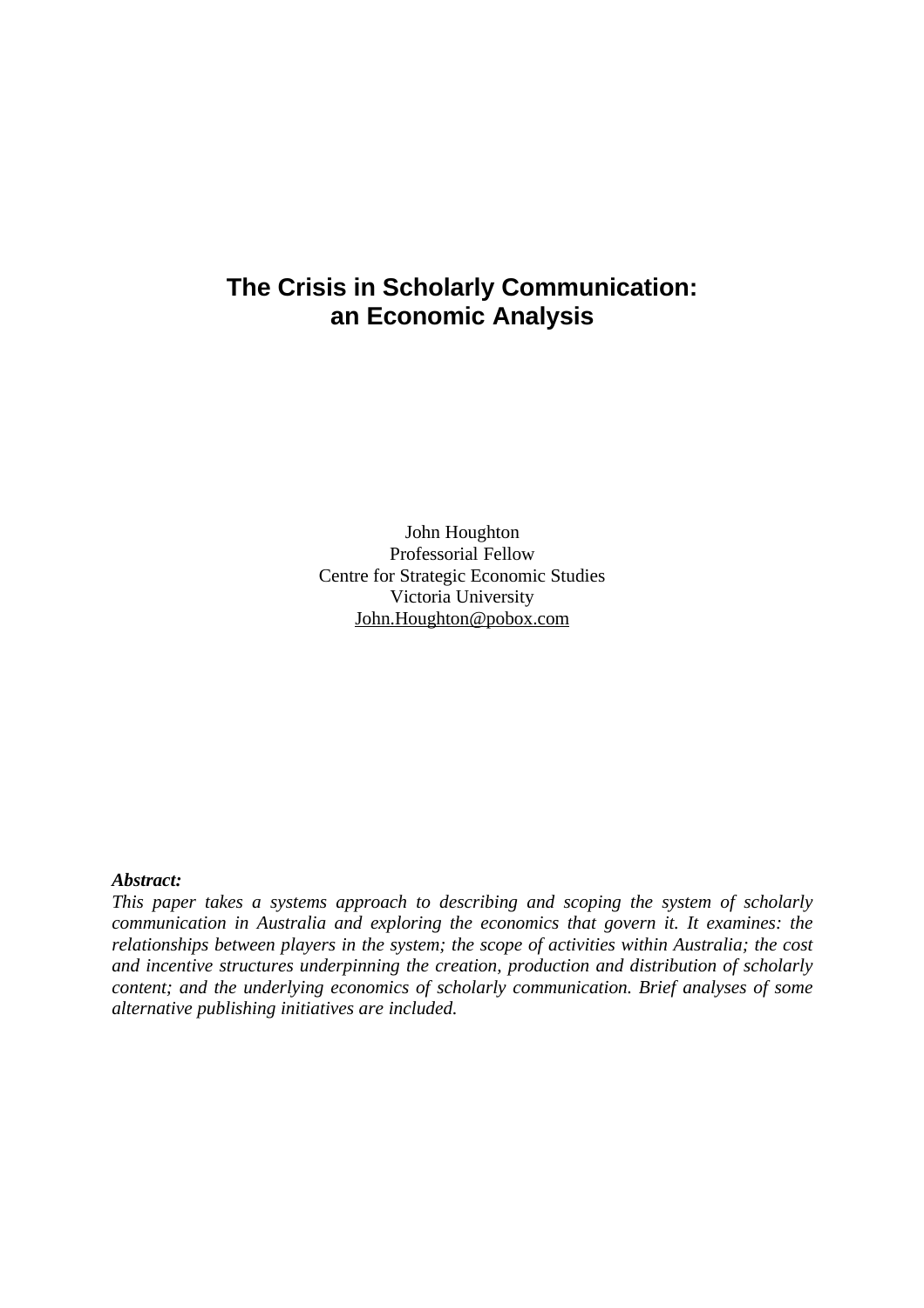## **Background and Context**

In the context of the emerging knowledge-based economy, innovation and the capacity of the national innovation system to create *and* disseminate information are becoming increasingly fundamental determinants of national prosperity. Indeed, the OECD observed that prosperity in a knowledge economy depends as much on the knowledge distribution power of the system as its knowledge production power (OECD, 1997). Therefore, an efficient and effective system for scholarly communication is of enormous economic importance.

But there is a 'crisis' in scholarly communication − a 'crisis' born of a combination of fundamental technological change and system dysfunction. Universities and research organisations are under increasing funding pressures, and there is greater focus on the efficient allocation of resources and on achieving demonstrable return on investment in those resources. Not only does this make the cost of access a major issues, it also increases the significance that the producers of the content (eg. authors) and their employers (eg. universities) place on performance indicators (eg. publication and citation). At the same time, the IT revolution is fundamentally changing the ways in which scholarly content can be, and is being created, communicated, packaged, accessed and disseminated.



Source: CAUL Statistics (www.caul.edu.au)

Recent years have seen rapid increases in the price of scholarly content − especially journals in the science, technology and medical areas (STM). These increases are significantly above the underlying rate of inflation, and they are exacerbated by the increase in publication output and trend depreciation of the Australian dollar against currencies in which scholarly information resources must be purchased.<sup>1</sup>

Across the sample of Australian Academic and Research Libraries reporting to CAUL, the total number of serials subscriptions declined by around 36 per cent between 1986 and 1998, while total serials expenditures increased by more than 250 per cent. Over that period, the unit cost of serials titles increased by more than 470 per cent (Figure 1). Recent subscriptions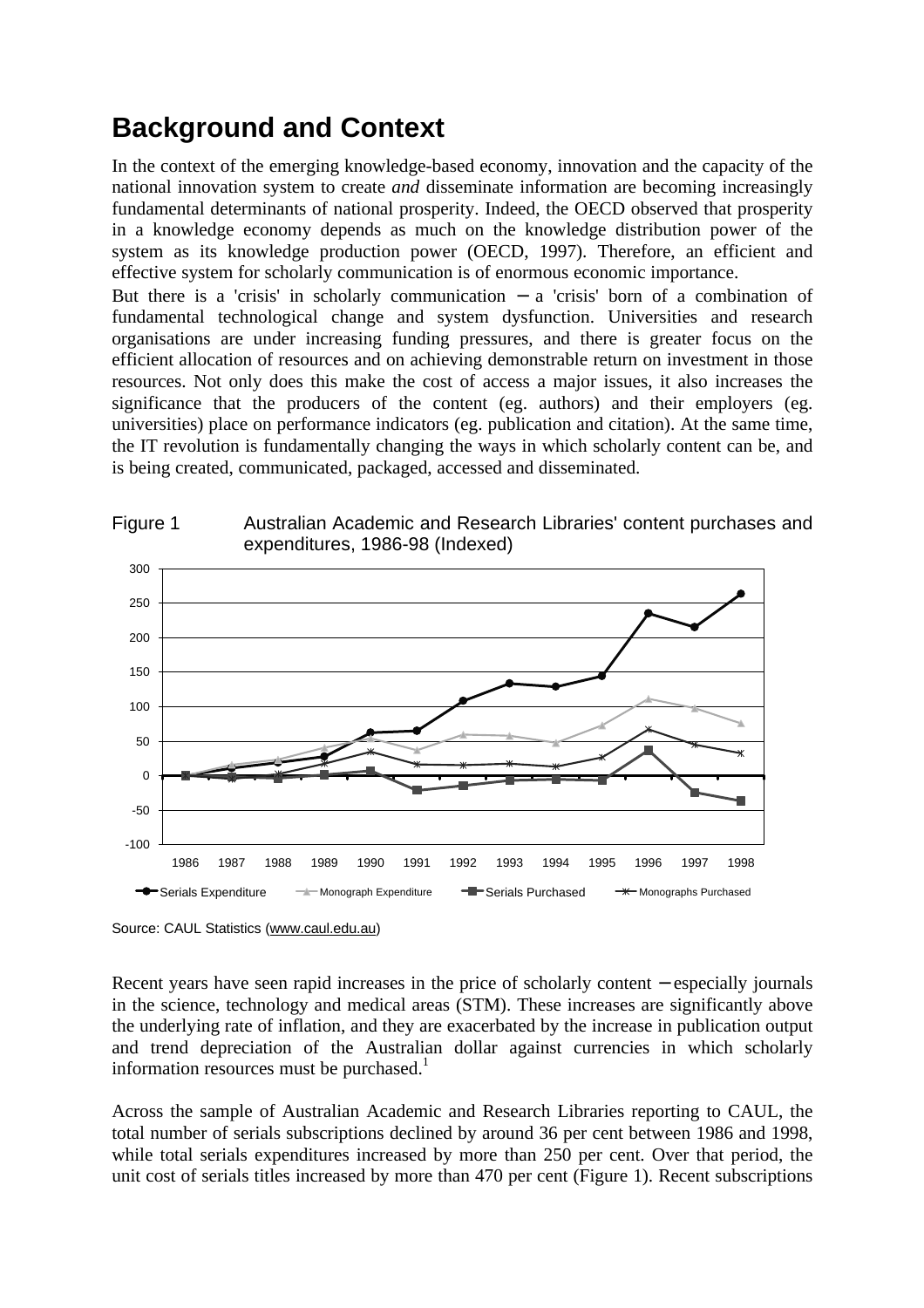to electronic aggregations has seen a rapid increase in the number of serials titles purchased, but how many would have been purchased individually is unclear. What is clear is that serials expenditures continue to rise, having increased by 15 per cent since 1998 and by more than 300 per cent since 1986 (CAUL Statistics).

The literature examining the issue of journal prices appears divided as to its causes. Some say that commercial publishers have increased their market power and are pushing up prices − ie. abusing their monopoly power (Wyly, 1998) (Hunter, 1998) (Odlyzko, 1998). Others say that the increase in the number of new titles over time lowers the average circulation of journals and thereby raises fixed costs (first copy costs) as a proportion of total costs (King and Tenopir, 2000) (Lieberman and Steinmuller, 1992). In his analysis of biomedical journal titles, Mark McCabe suggested that both might be true. He found that after controlling for the suggested scale economies exhibited by individual titles there remains an unexplained inflation residual, which he attributed to the monopoly power of the large commercial publishers (McCabe, 1998 and 1999). $^2$ 

## **The Product System Approach**

To describe the scholarly communication system we have adopted a 'product system' approach − a recent form of the systems perspective. In the late 1970s, Donald King undertook a number of studies for the United States' National Science Foundation which focused on scientific scholarly journals. These studies pioneered systems analysis in the field of scholarly communication. They identified and characterised the principal functions performed and the participants involved in the scientific journals system, and attempted to quantify the outputs produced and resources used in the system (King et al, 1976) (King and Roderer, 1978) (King and Tenopir, 2000). Our product system approach has many similarities. It is an approach that focuses on linkages between actors in a complex system that affects the transformation of materials and activities into goods and services through the processes of creation, production and distribution. Importantly, it is an approach that enables us to distinguish between, rather than confuse, the economics of each of the key stages in the process (namely, creation, production and distribution) while, at the same time, keeping the entire system in view.

The scholarly communication product system includes five major elements. At the centre are the *publishers* engaged in the production of content-based products and services. These include commercial, institutional and membership-based publishers − such as professional associations. To their left is the *supply network,* which includes the creators of content − authors and editors, and the suppliers of materials and equipment to the printing and publishing industries; and to their right is the *distribution network,* which includes all the clients of publishers, including:

- ÿ 'the channel' − wholesalers, retailers, consolidators, aggregators, distribution and subscription agents;
- $\triangleright$  public and private research libraries, state and national libraries, and document suppliers; and
- $\triangleright$  individual institutional purchasers and subscribers.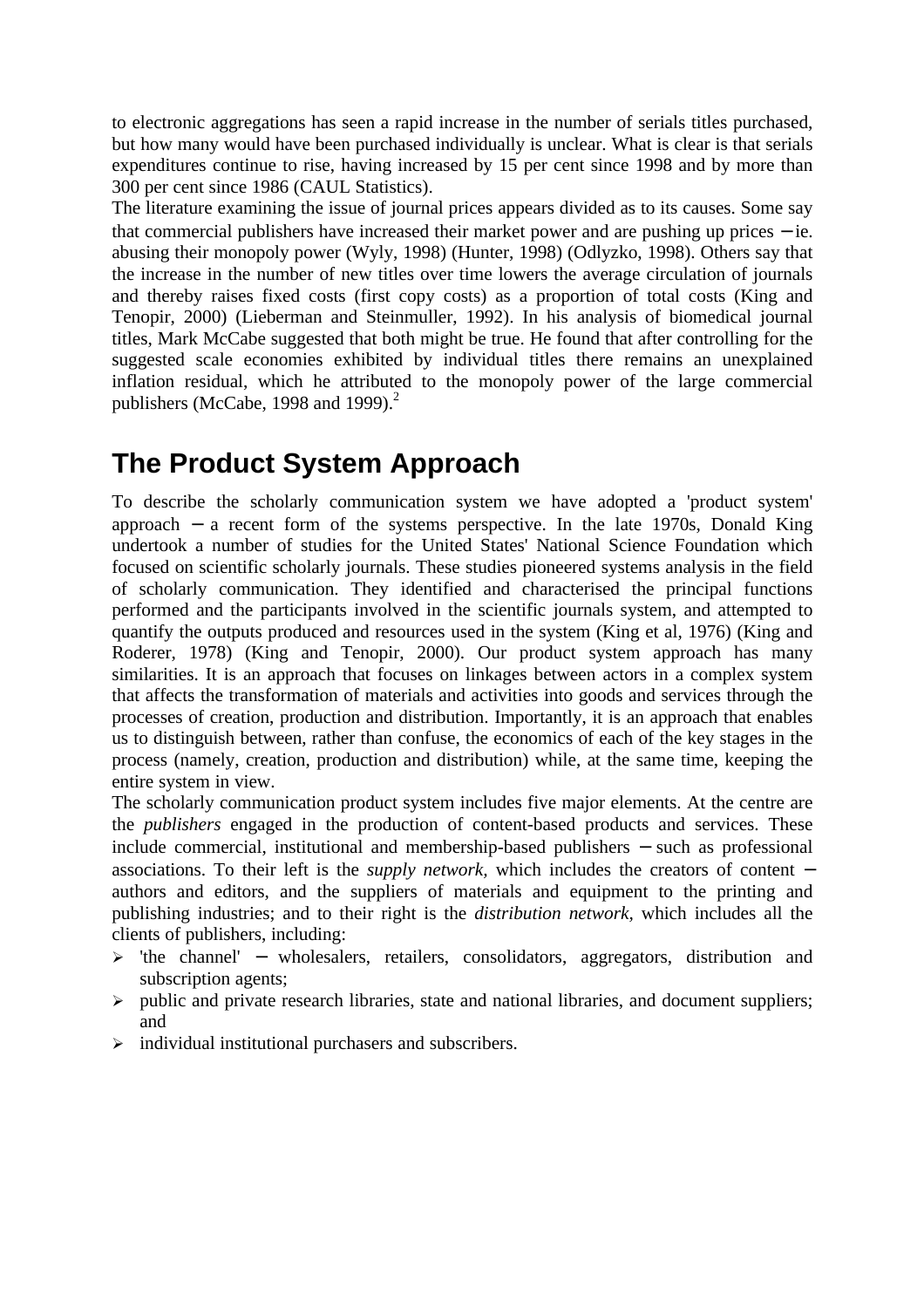

Source: Houghton, J.W. (2000) *Economics of Scholarly Communication: A Discussion Paper, prepared for the* Coalition for Innovation in Scholarly Communication, Canberra. Available www.caul.edu.au/cisc

These three groups form the core value chain of creation, production and distribution. Their activities are underpinned by a collective support infrastructure, and are subject to an overarching regulatory framework. The *collective support infrastructure* includes: the research and education funding agencies which support the research and education activities that both create and consume scholarly content; and various kinds of infrastructure, including:

- ÿ research, education and library infrastructure − such as buildings and equipment,
- ÿ information technology infrastructure − including internet, network equipment and services, and
- ÿ reproduction rights and collection agencies − such as CAL in Australia; and
- ÿ education and training infrastructure − including a range of technical and professional training institutions (eg. library schools).

The *regulatory framework* for scholarly communication includes: intellectual property regulation − such as copyright and licensing; content regulation − such as censorship and privacy; telecommunications and broadcasting regulation; and professional regulation − including professional qualification standards, regulated access to practice as a professional, and professional codes of conduct. Hence, the scholarly communication product system includes all the activities and actors (stakeholders) involved in the creation, production and distribution of scholarly content.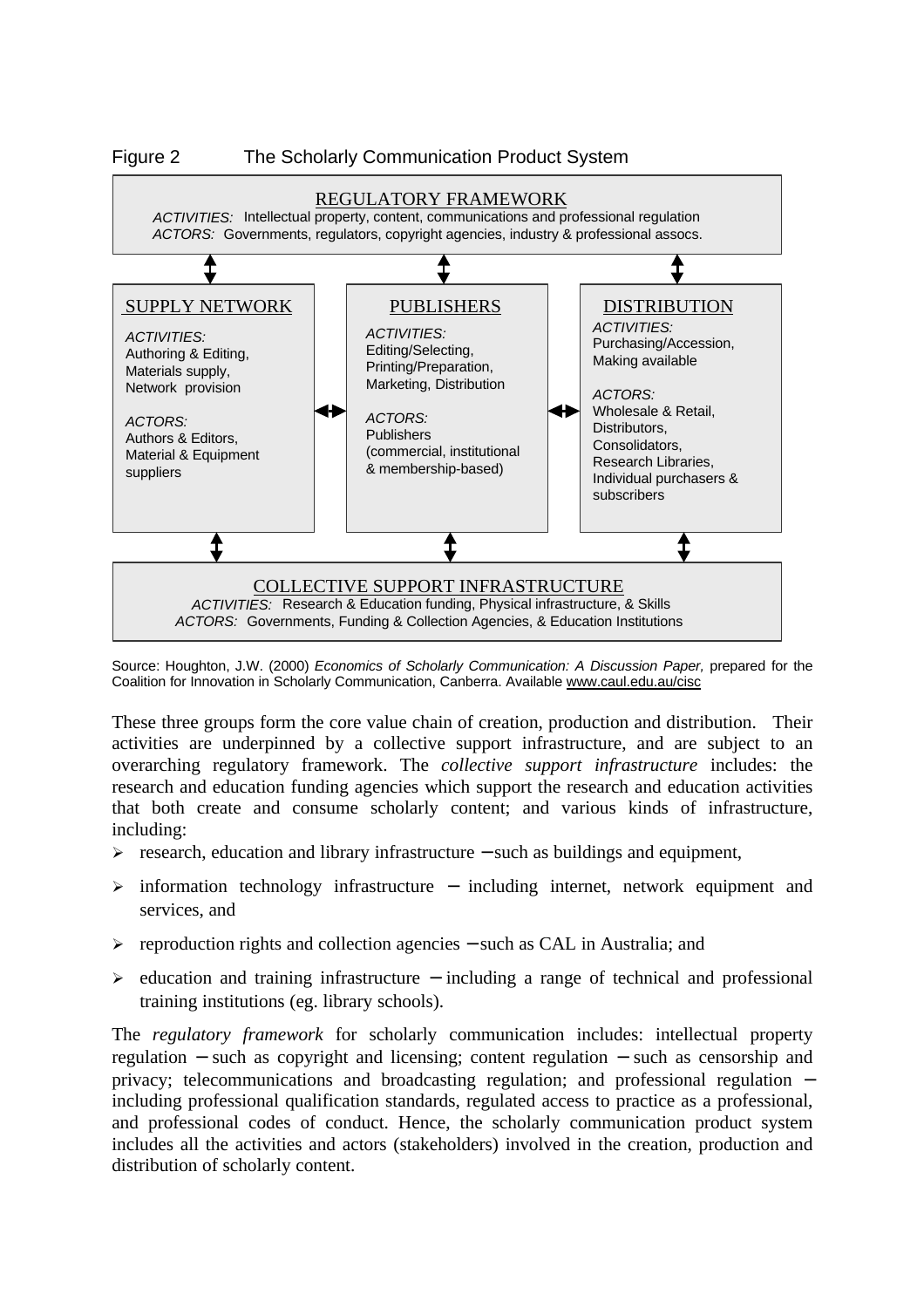# **The Scholarly Communication 'Industry'**

A review of scholarly communication activities undertaken in 2000 suggested that scholarly content creation involves up to 200,000 Australians, whose activities are supported by annual expenditures well in excess of \$10 billion – the vast majority of which comes from government (Houghton, 2000). They produce around 25,000 journal papers and perhaps as many as 5,000 book titles a year. The network of specialist suppliers to the publishing and printing industries in Australia, employs a further 73,500 people and realises annual turnovers in excess of \$12 billion.

Publishing is a global industry. There are a relatively small number of large multinational commercial publishers with significant portfolios of titles, and a very large number of smaller, niche publishers. The publishing industries in Australia employ around 42,000 people, but most of these are in newspaper publishing. There are 6,750 people employed by periodical publishers, and a further 5,400 employed by book publishers. Combined annual periodical and book publishing turnover is around \$2.4 billion a year.

Australia is a net importer of printed materials. During 1999, exports of publications and printed matter from Australia amounted to \$135 million, while imports reached almost \$795 million. Forty per cent of these imports came from the United States, 37 per cent from the United Kingdom, 11 per cent from China (including Hong Kong), and 7 per cent from Singapore. Perhaps \$260 million of these imports could be considered part of the scholarly communication system.

Looking at the distribution network, we find that there are more than 10,000 libraries in Australia, with around 50 being university and other specialist research libraries. Australian university libraries spent \$106 million on journal subscriptions in 2000, and a further \$49 million on books. They pay an additional \$12 to \$15 million per year for photocopying. Specialist research centres, public and corporate research and law libraries may well have spent as much again.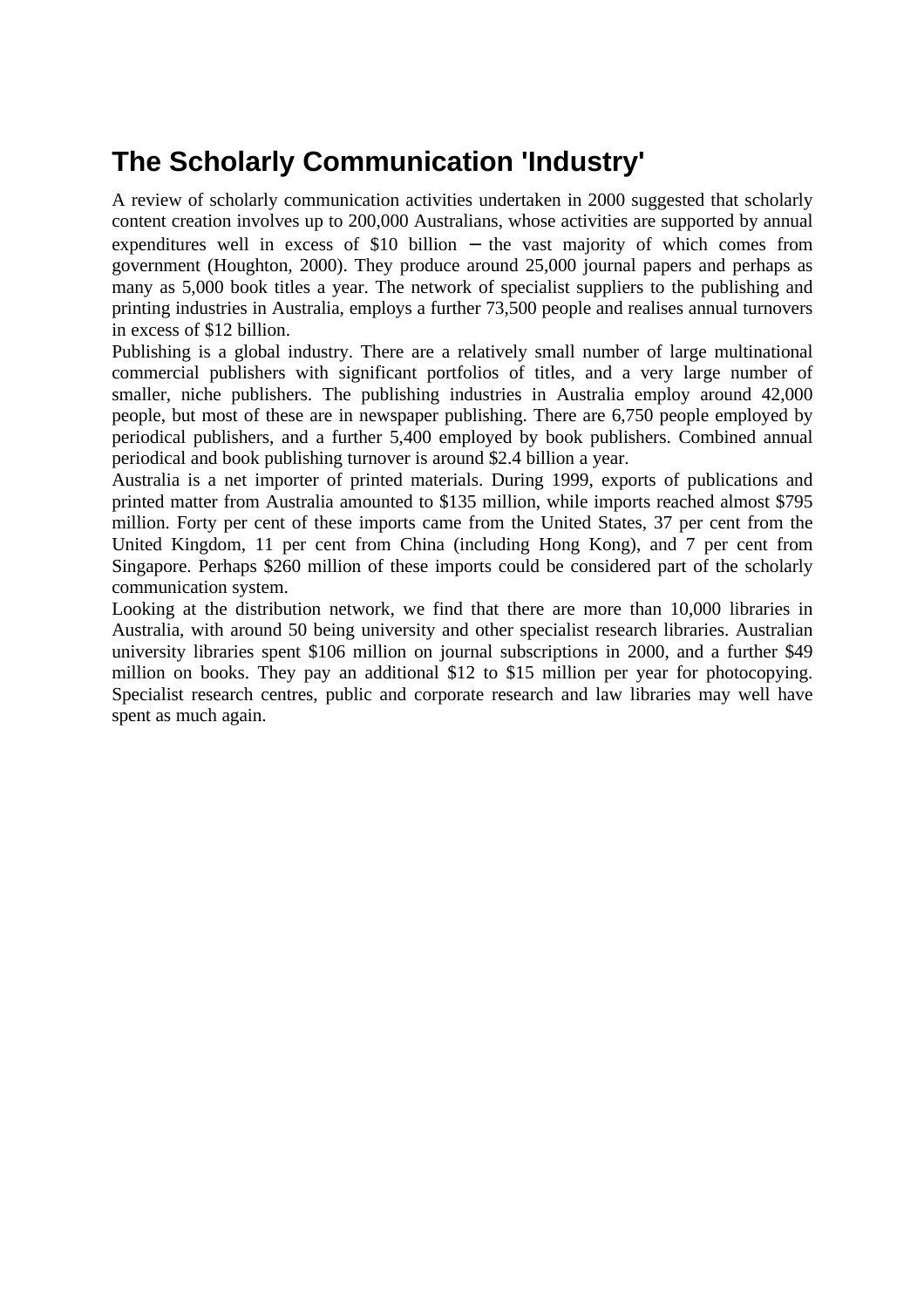



Source: Houghton, J.W. (2000) *Economics of Scholarly Communication: A Discussion* Paper, prepared for the Coalition for Innovation in Scholarly Communication, Canberra. Available www.caul.edu.au/cisc

Clearly, the scholarly communication product system involves a wide range of activities that are important to the Australian economy; both in terms of their sheer size (reflected in numbers of jobs, revenues realised and financial resources involved), and in terms of the importance of the scholarly communication system as an infrastructure for the knowledge economy (an infrastructure that plays a key role in the communication and dissemination of ideas).

## **The Economics of Scholarly Communication**

While exploring the economics of scholarly communication, we focus on the incentive and reward structures operating on the various stakeholders involved in the creation, production and distribution of scholarly content. First, some brief remarks on the nature of that content. It is common to draw a distinction between tacit and codified knowledge. Codified knowledge consists of information or ideas that can be written down and transmitted. Tacit knowledge consists of ideas and understandings that are more difficult to acquire and transmit − it resists codification, and remains inherently human. This simple distinction can be used to tease out a key difference between knowledge and information. *Knowledge* (tacit knowledge) is something that is held by people, and is developed through education and learning. *Information* (codified knowledge) is knowledge that has been ordered and written down and it can be transferred in that form. Hence, information can be seen as the product of the act of codification of knowledge. This information is produced by individuals in the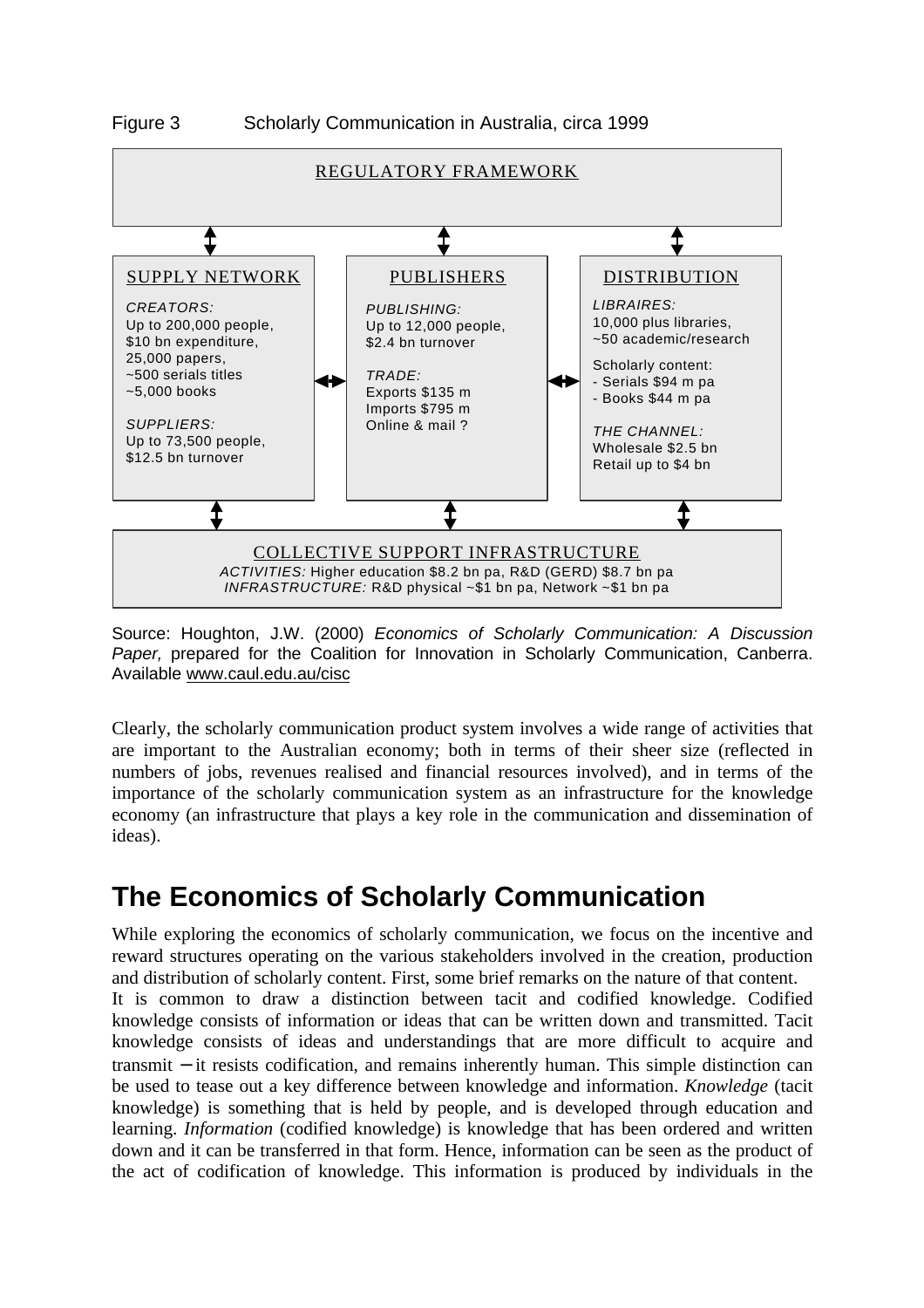course of earning a living, and by organisations in the course of earning a profit or justifying continued public funding support. There is a cost of production, and (intellectual) property rights exist to give those who create information the opportunity to recoup those costs and thereby an incentive to produce in the first place. Therefore, while it can reasonably be argued that knowledge is a (pure) 'public good', typically, information is not.

Nevertheless, information is, basically, non-rivalrous in consumption. If one person consumes a cheese sandwich, it is gone. No one else can consume it. If, however, one person reads a journal article and gains knowledge from it, the information in the article remains. Any number of people can consume it again. This 'scarcity defying expansiveness of knowledge' (as John Kay has called it) is one of its most important defining features. It means that ideas and information exhibit very different characteristics from the goods and services of the industrial economy. The social value of ideas and information increases to the degree they can be shared with, and used by others. The more such items are communicated the greater the social return on investment in them. Therefore, the social returns on investment in information are maximised through expansion of access and wide dissemination, not by limiting access and exclusion.

It is important to understand what is being produced and where the value lies in the scholarly communication system. Many assume that the product is content. In one sense, of course, it is; but that is not the whole story. Information is an 'experience good'. Until you have bought and consumed the information you do not know its value, and once you have it is too late to decide not to buy it. So, the decision to buy is not made on the basis of the content, directly, but on the basis of other cues. For example, a researcher new to a field might make extensive use of abstracting and key word searching to identify articles to read. More experienced researchers might use other signals, such as: who the authors are, the institutional affiliation of the authors, knowing the work of the editor and editorial board members, the title of the journal, or the brand − the publisher and publishing stable. Because the decision to consume is made in these ways, these things become important sources of value. Content may be king, but authorship, quality control and branding are major determinants of value.<sup>3</sup>

### **The Economics of Content Creation**

There are important, and in some ways highly negative, institutional incentives underpinning the creation of scholarly content. Promotion, tenure, and funding allocations in universities and research institutions are often linked to publication in a few, leading, refereed journals. Scholarly communication and widespread dissemination of scholarship, on the one hand; and publishing in a few key refereed journals for the purposes of funding, promotion and tenure, on the other, are different and increasingly divergent, if not conflicting goals.

Some analysts argue that authors are not simply content originators, suggesting that they drive the information explosion by seeking the most prestigious outlets for their work (Halliday and Oppenheim, 1999). This has led to suggestions that journal subscription prices could be reduced if authors paid to have their work published. Harnad has been one champion of the idea of levying a charge on authors as a payment for the widespread distribution of their work − suggesting the recovery of costs through author submission fees (Harnard, 1996) (Harnard and Hemus, 1997). Variations suggest payments for papers published, or for papers submitted regardless of whether or not they are published, and various mixes of cost recovery through submission and subscription fees (Halliday and Oppenhiem, 1999, p.11). For example, the Public Library of Science initiative involves author payments of around \$US300 per published paper to cover handling and refereeing costs.<sup>4</sup>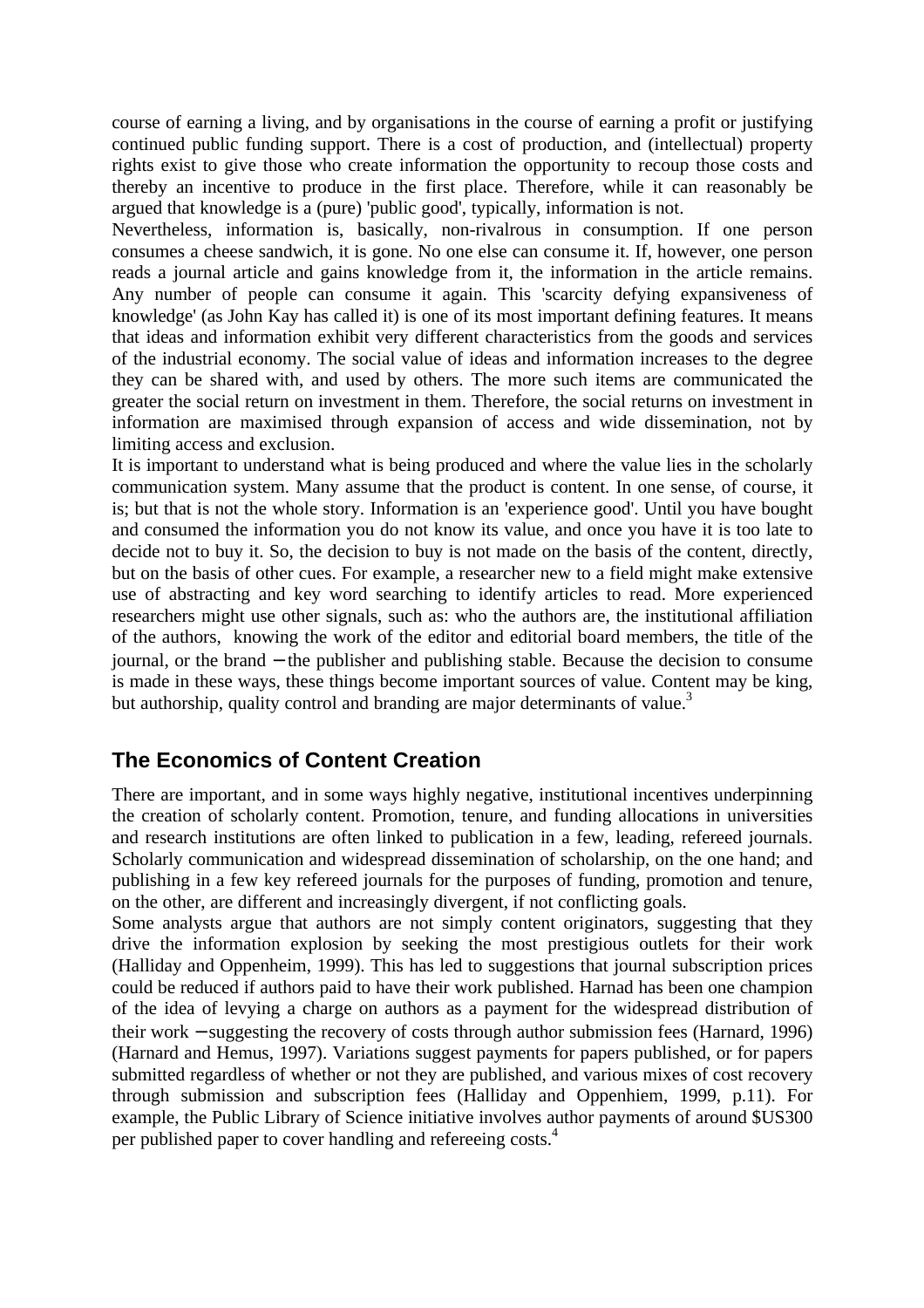There are a number of issues arising from the underlying economics of such approaches. Firstly, the public goal in a knowledge-based economy must be to encourage and facilitate the dissemination of information. Clearly, any disincentive to publish goes against that aim.

Secondly, it is a fundamental principle of the scholarly publication system that publication should be on the basis of merit alone. Introducing an author payment system introduces the possibility that younger, less established scholars will be disadvantaged relative to those from prestigious institutions who can afford to pay for publication. Any move away from a meritbased system towards even the most selective form of vanity publishing should be treated with caution.

Thirdly, the money payments involved would incur considerable transaction costs. The process might involve individual authors or their employing institutions (who derive status from the publications) raising cheques, commonly in a foreign currency; and publishers collecting, recording, and accounting for all the thousands of relatively small payments. Notwithstanding the growth of collection agencies and systems for micro payments, it is likely that the transaction costs involved would reduce the potential cost savings, and may prove prohibitive.

Fourthly, the implicit assumption that reduced costs would be passed on by publishers in the form of reduced prices to distributors and consumers is dubious (except, perhaps, where the model involves alternative publishing mechanisms). *If* major publishers wield monopoly power, and the work of McCabe and others suggests that some may (McCabe, 1999), then a reduction in serials prices would be unlikely to automatically follow a reduction in costs. Publishers would simply pocket the gain.

Moreover, there are very different patterns to publication in the arts and humanities on the one hand, and the natural sciences on the other. It is typical for the majority of papers submitted to science journals to be published, whereas only a minority of those submitted to humanities journals are published. Where the model relies on payment for publication, the publishers of a humanities journal would confront an economic incentive to accept a higher proportion of papers for publication than they do under the current system. It would be possible for a publisher to increase revenue by lowering the bar of scholarship. Moving from the current situation where revenue can be increased through increased circulation and wider dissemination, to one where revenue can be increased by lowering the standard of scholarship clearly has its dangers.

Making payments to authors, editors and reviewers in exchange for their work and intellectual property appears to be a somewhat fairer system. After all, their work is funded by education and research grants and/or by private investors, so why should multinational publishing companies get the content derived from it for free? However, given the eagerness of many scholars to publish, and the existing institutionalised incentive system that rewards them for doing so, it is unlikely that publishers would be willing to, or be required to pay very much. Small payments raise the same transaction cost problems noted above (ie. the cost of small payments is relatively high).

Then there would be questions as to the rightful recipients of the payments; authors, their employing institutions, or the many public and private funders of the work. These questions could prove highly controversial and disruptive, with some funders insisting on their rights to payments, some institutions using payments to attract staff, and some senior staff able to negotiate individual arrangements that junior staff could not. In the end, the economic incentives may work against the underlying principles of scholarship. Institutions that could afford to pass payments to authors and editors could attract more senior staff and thereby increased funding support; whereas those that could not afford to pass on the payments would tend to lose staff and funding support. Individuals might also be polarised into the haves and have-nots, with junior staff unable to keep the payments that might support their early work.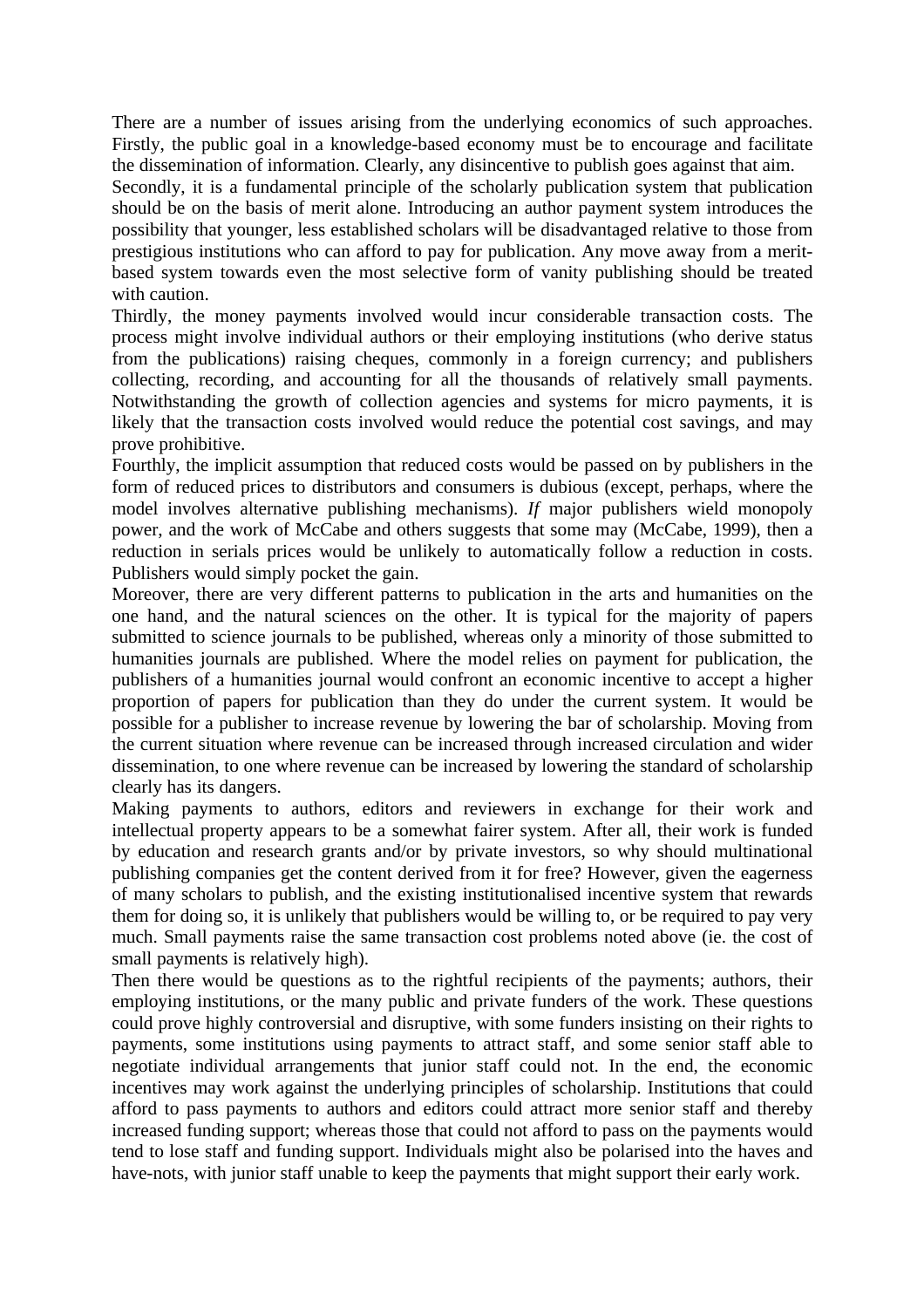And, of course, payments by publishers to authors would simply raise input costs for the publishers, which *if* they are operating in a competitive market on low margins they will be obliged to pass on to their customers in higher subscription prices, and *if* they wield monopoly power they can pass on at will, regardless of the margins they enjoy, having a perfectly logical and reasonable argument for doing so. In their modelling of a system involving author and editor payments, Halliday and Oppenheim suggest that such a system does not compare well with the traditional or alternative models for journal production, being relatively expensive due to the internalisation of creation costs (Halliday and Oppenhiem, 1999, p.94). This, even though they largely ignored transaction costs.

### **Alternative publishing models**

Some suggest that academics and researchers should withdraw their editorial services from publishers that are charging high prices and seek to develop alternative titles, as a way of forcing some of the larger commercial publishers into more reasonable pricing strategies. However, given the existing incentive structure facing academics and researchers it is unlikely that many will do so. Without significant reform of the institutional arrangements operating within the present system, it is simply not in their interest (Halliday and Oppenheim, 1999, p.25). Those that do are likely to be easily replaced (Guédon, 2001). Moreover, there is little to stop commercial publishers taking over the more successful of the new and emerging independent titles as they grow, thus simply restarting the cycle. In the meantime, starting alternative titles aggravates the problem by multiplying the number of titles to purchase and pushing up aggregate fixed costs.

Among major avenues for change, are a wide range of alternative paths for publication that seek to bypass existing mechanisms and existing commercial publishers. Some analysts have suggested that the advent of more or less ubiquitous information and communication technology among education and research scholars provides an opportunity for them to bypass the major commercial publishers and publish at much lower cost − breaking free of what Harnad has called the 'Faustian Bargain' (Harnard, 1995, pp285-91 and elsewhere) (Duranceau, 1995) (Varian, 1998). A number of organisations, such as SPARC (Scholarly Publishing and Academic Resources Coalition) and the Public Library of Science, offer support and encouragement for alternative and self-publishing initiatives, while others, such as the OAI (Open Archive Initiative), are developing the 'tools' to make self-publishing work. Electronic publishing is bringing new opportunities for innovation in terms of both the institutional and cost structures of the scholarly communication industry. What is less clear is who the most economically efficient electronic publishers may turn out to be − the scholars themselves, scholarly and professional associations, employing universities and research institutions, the commercial publishers that dominate the print media, new players entering the frame (such as the ICT services or equipment companies that provide the information 'highway') or new forms of public or private consortia built from combinations of these groups.

Alternative mechanisms for dissemination that are often discussed include the use of open archives, pre- and post-print servers and simple direct internet publication. The critical thing is to ensure that the alternative mechanisms incorporate the key elements of the print system.<sup>5</sup> Communication of findings is but one, and by no means the most important of these. Other key elements of journal publication include quality control through peer review, the evaluation of academic performance, the nurturing of schools of thought and the development of research communities and networks.

Although quality control features in most alternative approaches to varying degrees, it remains a critical issue. As more and more information becomes available, reliable filtering is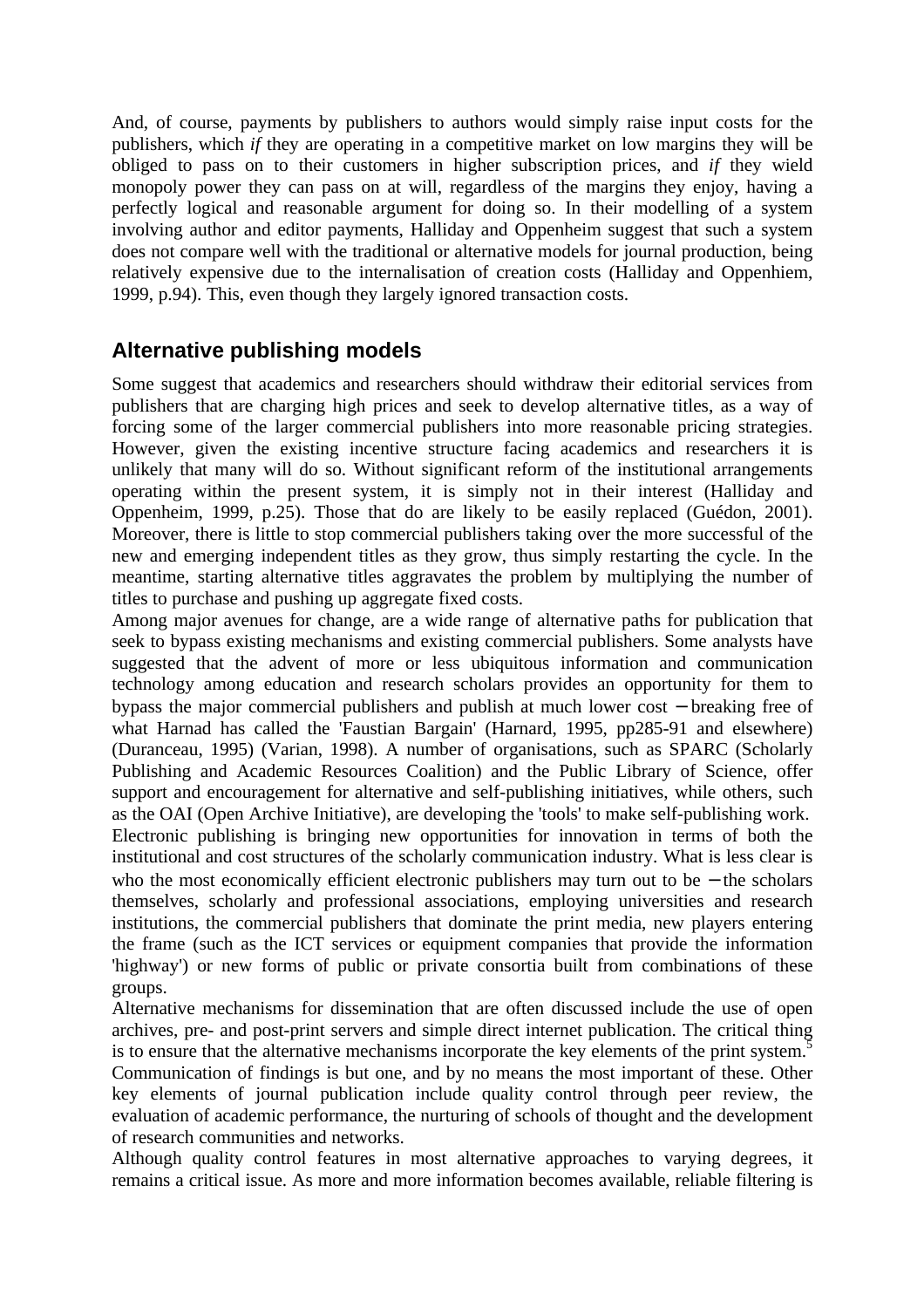increasingly valuable. There is a growing need for the consumer of scholarly content to know what to read – or more importantly, what not to read. The opportunity cost of consuming scholarly content is high. One of the great strengths of the current system of scholarly communication for both authors and consumers is the filtering process involving reliable, consistent, open and trusted peer review and selection.

Launching papers onto pre-print servers at a relatively early stage of the selection process will tend to undermine the value of selection.<sup>6</sup> For example, it has been reported that physicists reading material from the Ginsparg archive tend to read only articles by authors whose work they know (Lesk, 1997), suggesting that they apply substitute filtering strategies to pre-print server materials. These may have some negative consequences for scholarship − eg. making it harder for new authors to gain recognition and increasing the chances of readers missing important new developments. In the natural sciences, where the majority of papers submitted are published, the selection out of the remainder is of limited, or at least marginal value. In the humanities, however, where the majority of papers submitted are rejected, the selection is much more important. This would suggest that while pre-print servers may work well in the natural sciences (eg. Ginsparg's Physics Archive), they are less likely to be successful in the humanities.

Taking a finer-grained view, it may well be that there are significant differences between the disciplines *within* the natural and other sciences. Work tracing industries to their 'science base' and discussion of the nature of industrial innovation suggests that some sciences are fundamentally theoretical while others are fundamentally experimental, and that the theoretical sciences are typically pursued in public sector institutions, while experimental science that has been commercialised tends to be pursued in private sector organisations. For example, theoretical physics is typically pursued in universities and other public sector institutions, whereas the leading edge of semiconductor electronics is often to be found in private companies (eg. IBM, Intel, etc.). The organisation of these activities implies very different dissemination behaviours, likely to require very different publication strategies − eg. widespread distribution of pre-prints in physics a la Ginsparg, versus much more guarded circulation of results in electronics.

Other, crosscutting dimensions include the extent to which the authors and readers overlap, and the pure and applied dichotomy. Where there is a strong overlap between authors and readers (eg. theoretical physics) critical appraisal is built into the reading. Where there is much wider readership than authorship, and wider potential application of findings (eg. medicine or engineering), there tends to be less critical appraisal in the reading and greater need for expert external review. There may also be public welfare considerations. There are widespread concerns about the potential for health information on internet to mislead, and John Cox sites the example of a pre-refereed paper on the potential side-effects of the MMR (measles, mumps and rubella) vaccine leading to reports in the popular press and eventually to a 30 per cent drop in infant vaccination and a consequent re-emergence of rubella in the United Kingdom (Cox, 2000).

Nevertheless, there are some very important and seemingly successful initiatives underway that are beginning to have an impact and may, in time, prove crucial avenues for addressing the 'serials crisis'. SPARC is one of the initiatives tackling the problem of journal prices headon. SPARC aims to challenge major publishers by encouraging authors and editors to establish alternative titles and publishers to compete where prices are highest and competition is needed most. 'SPARC alternatives' have been successfully established at significantly lower subscription costs than major publisher titles, and there is some evidence to suggest that this challenge is resulting in some moderation of subscription prices (Guédon, 2001). SPARC also supports the development of non-profit portals that serve specific research communities. One of the weaknesses of electronic publication of papers to archives and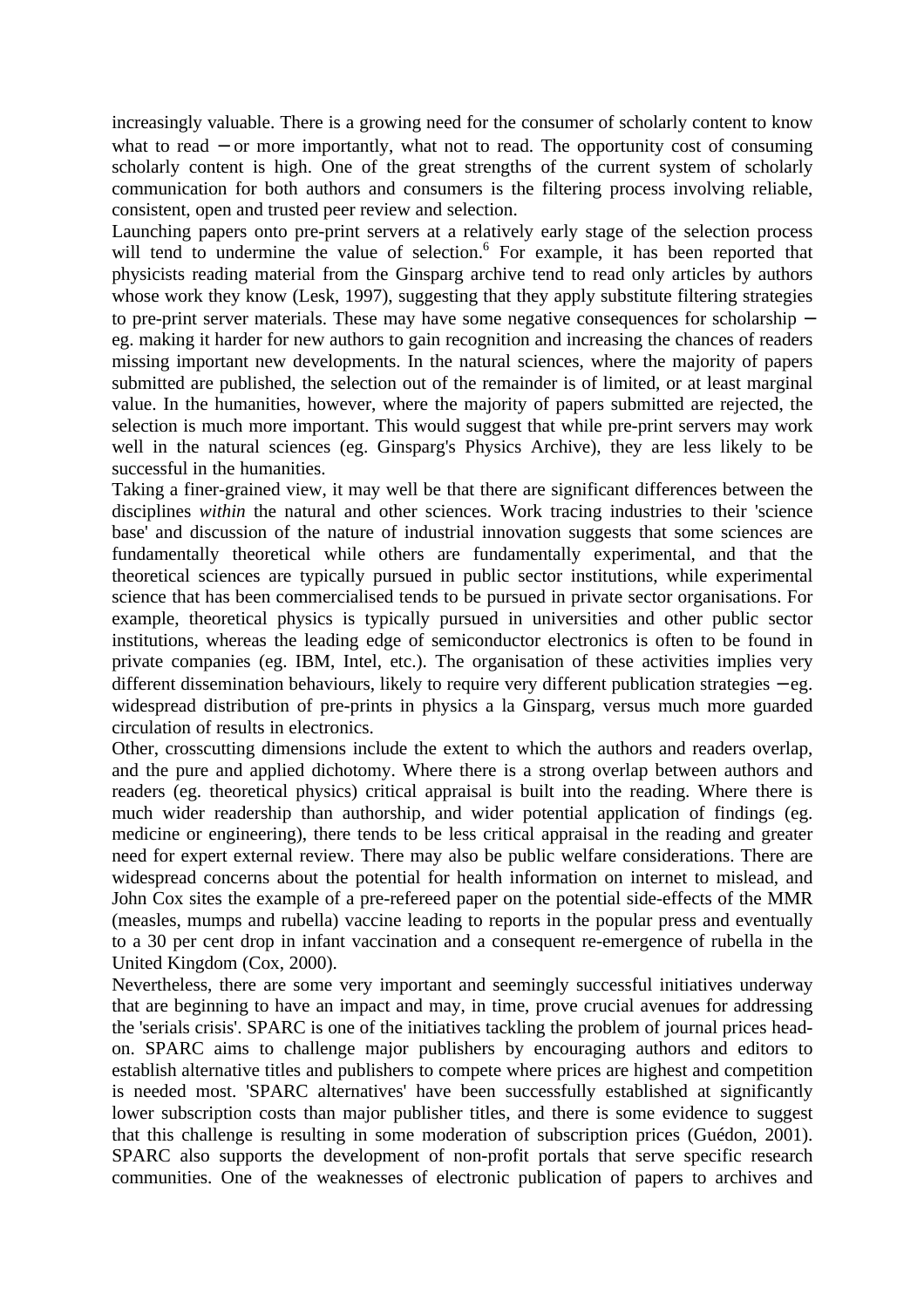servers has been the loss of the thematic unity represented by the journal (title) and the thematic bundling of articles under titles. By aggregating peer-reviewed content, the SPARC supported portals provide an alternative / replacement thematic bundling. However, there may also be some danger in the loss of flexibility in creating new journal titles if the portals use automated aggregating techniques that are too rigid. The progress of science depends, in part, on the development of new hypotheses, new frameworks and new ways of (re)interpreting results. Too rigid a framework of categorisation risks making the portal not only less useful, but a positive barrier to progress if it slows the identification of new areas, the establishment of new communities of research and the (re)interpretation of findings.

Another major development that promises to deliver the tools necessary to turn internet publication from a 'shot in the dark' to targeted communication is the Open Archive Initiative (OAI). The agreement on metadata tagging standards will enable papers on many disparate archives and servers to be searched and retrieved by everyone. This answers the need for communication. The missing link is how to evolve these initiatives into a system that also, simultaneously answers the needs of authors for recognition of performance (eg. publication and citation) and of readers for quality control and filtering (eg. peer review).

### **The Economics of Production**

Looking at the economics of production or publication, we focus on the incentives facing publishers, production costs, various publishing business models and the issues of competition and concentration in the scholarly publishing industry.

Books and journals are typical information content products in that 'first copy costs' are high while the marginal costs of (re)production are low – often virtually zero when in digital form. Such products are subject to increasing returns, rather than the decreasing returns characteristic in resource-based economies or the constant returns assumed in the neoclassical economic paradigm. It is widely believed that the outcome of increasing returns, in the absence of countervailing forces, is industry concentration − ie. fewer, larger firms. It is not, therefore, surprising that commercial publishers have grown through mergers and acquisitions and developed ever larger portfolios of titles. It is the natural consequence of being in the industry they are in. The key question is, are these 'monopolies' sustainable? If they are, then it is possible that monopoly power will be exercised in the market place. If not, monopoly power is less likely to be a long-term problem.

Swimming somewhat against the tide of mainstream economic analysis, John Kay suggests that the fear of concentration and the development of winner-takes-all markets in the knowledge economy is exaggerated (Kay, 1999). Kay contends that the expansion of the knowledge economy will create a proliferation of materials, firms and activities at all points and at all levels − suggesting that no one can expect to enjoy continued control of these markets. Kay suggests that it is misconceived to think that the key lies in being at the point of delivery of the product, the low cost and ease of access to the delivery mechanism (the internet) mean that rents are driven down at the delivery level, and instead migrate back up the value chain to those with genuinely scarce factors and competitive advantages.

If these 'genuinely scarce factors and advantages' rest with the content creators (authors), then electronic publishing promises to deliver scholarly communication from the hands of commercial publishers into those of the creators. If, on the other hand, they rest with brand holders, who turn the quality control and selection processes into key dimensions of value in their products, then electronic publishing may not revolutionise the structure of the scholarly publishing industry as much as most people seem to expect. Either way, if Kay is right, commercial publishers can expect competition from a wider range of players in the scholarly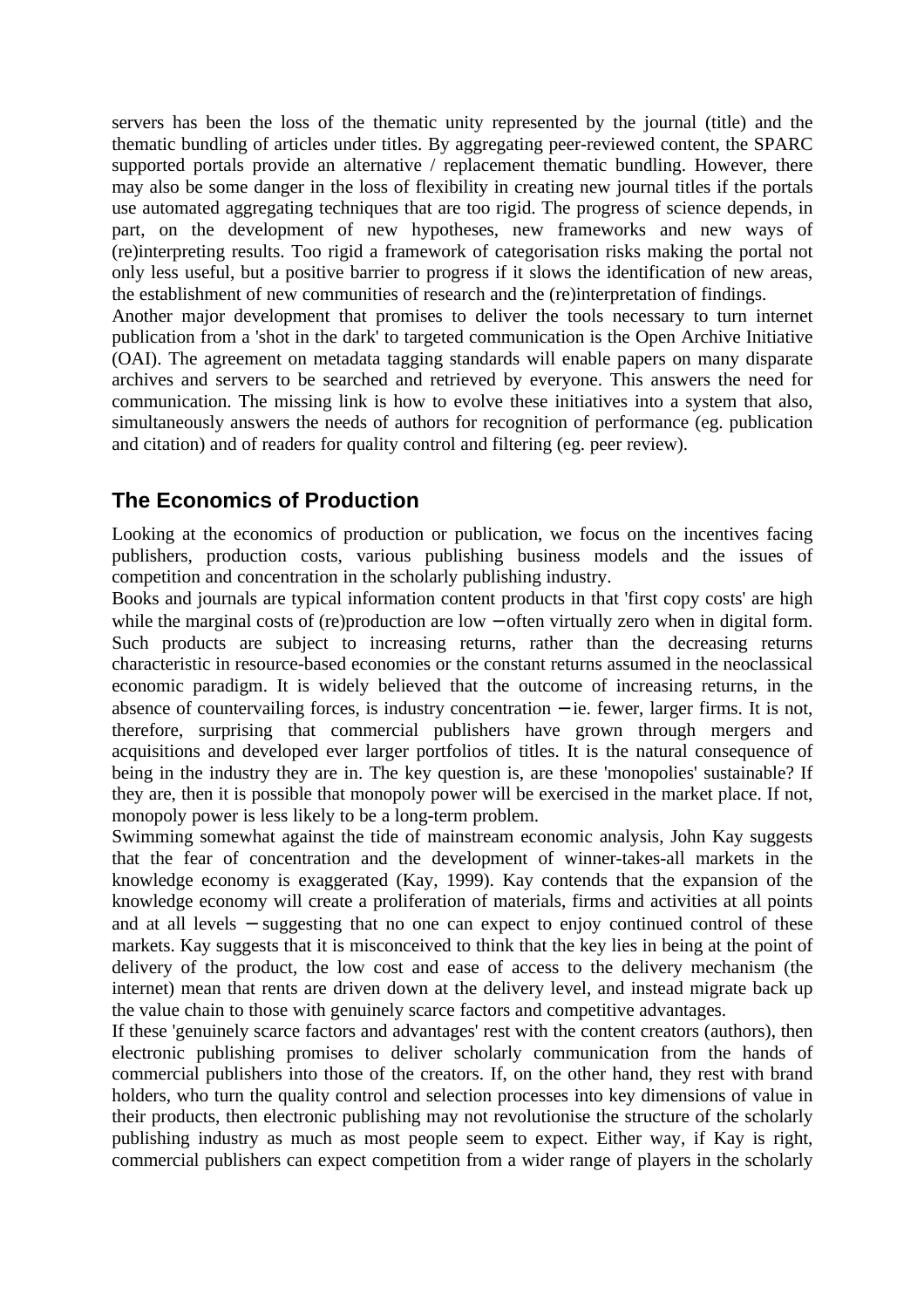communication system than is currently the case, and from new emerging players that are not yet a part of the system.

#### **Production costs and business models**

The key features of journal publishing costs in the print environment are:

- $\triangleright$  high first copy costs, low marginal costs;
- ÿ high article processing costs − approximately 45 per cent of total production costs;
- ÿ high marketing and administration costs − approximately 28 per cent of total; and
- $\triangleright$  low physical distribution costs (King and Tenopir, 1998).

Significant cost savings could be made by streamlining or obliterating journal article processing activities and some marketing and administrative activities, but because distribution costs are a relatively small part of total costs electronic distribution (of itself) is unlikely to lead to major publisher cost savings. By implication, unless the whole process is geared to purely electronic publication cost savings may be relatively modest: dual mode publication (print *and* electronic) simply increases costs. Moreover, there are significant infrastructure and transitional costs involved in shifting from a print to an online environment.

An understanding of the economics of subscription purchasing, bundling and price discrimination helps shed light on how the publishing business works. The traditional pricing mechanism for journal publishing (annual subscription per title) is good for publishers because it creates a very low risk market, with consumers paying subscriptions in advance (Halliday and Oppenheim, 1999, p.15).

Bundling is crucial. An issue of a journal is a bundle of articles, a journal title is a bundle of issues, and publishers are increasingly bundling titles into lists or portfolios and selling subscriptions to the entire list. This not only ensures payment in advance and revenue maximisation through bundling, it also secures payment for marginal and low use journal titles which the subscribing institutions might otherwise cancel − thus perpetuating the production of what might otherwise be non-viable titles, and aggravating the 'serials crisis' by increasing the number of products on the market and thereby increasing aggregate fixed (first copy) costs. Bundling lists and selling on subscription also tends to increase monopoly power by reducing divisibility and substitutability, and maximise revenue by pricing at the average willingness to pay.<sup>7</sup>

On a more sinister note, Jean-Claude Guédon has suggested that publishers may reap a further advantage from aggregating titles into the electronic 'Big Deal'. Namely, potential control over citation data and the ability to influence citation patterns, thereby making their journals the leading titles in given fields. Guédon points out that simply because of their numerical dominance of titles, around 68 per cent of all articles downloaded from OhioLINK's Electronic Journals Center came from Elsevier, even though it controls only about 20 per cent of the core journals. Over time, and generalised across research and education activities, such a phenomenon would influence citations indexes and alter the pecking order of journal titles in favour of the publisher(s) with the largest aggregations (Guédon, 2001).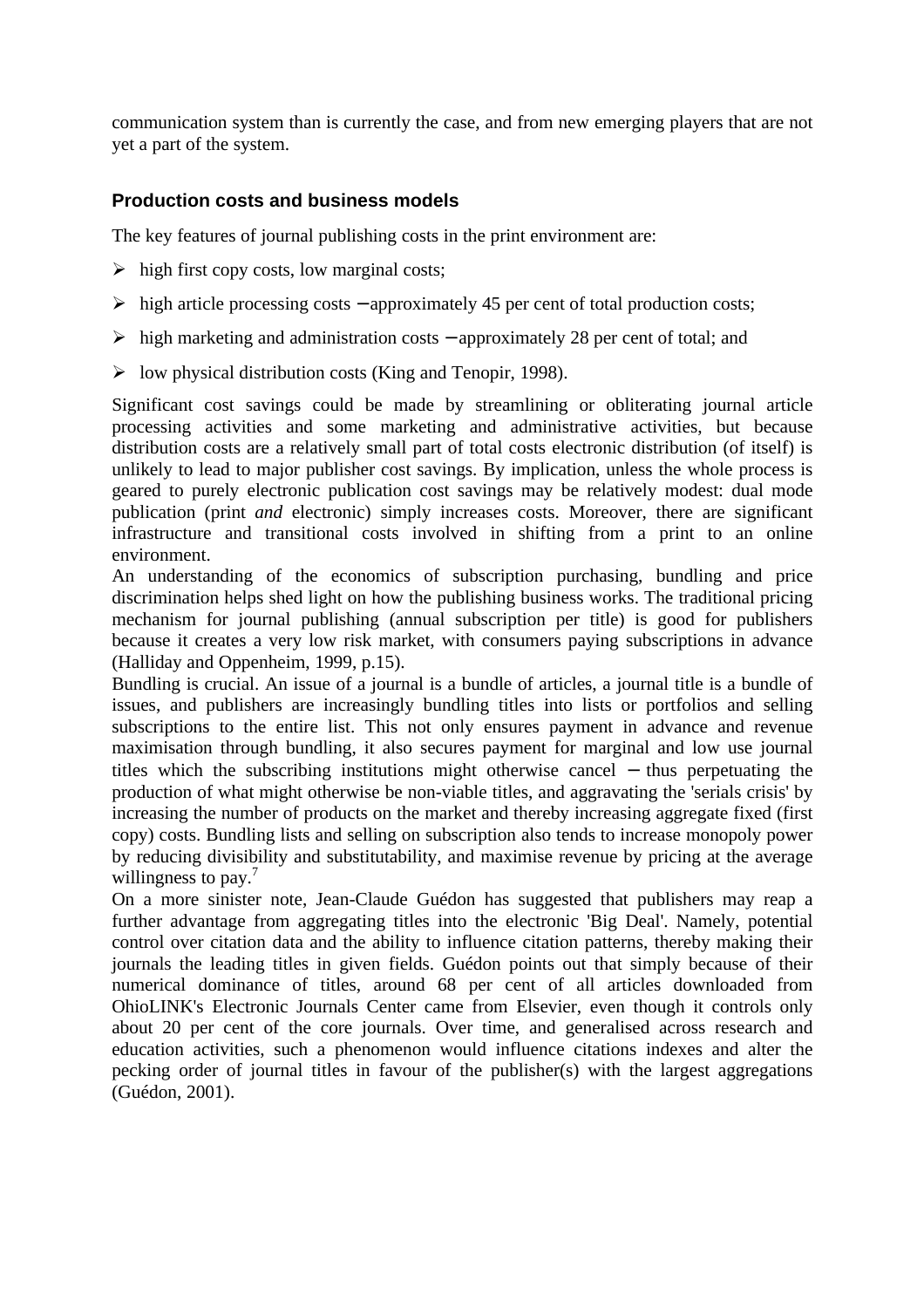#### **Do publishers wield monopoly power?**

Perhaps the best summary on the profitability of major commercial publishers is that of Brendan Wyly (Wyly, 1998). He has shown that in 1997 Reed Elsevier enjoyed a higher net profit margin than 473 of the S&P 500 listed companies, Wolters Kluwer provided higher return on equity than 482 of the S&P 500, and margins generated in the science, technical and medical publishing areas of the companies tend to be even higher than aggregate margins.<sup>8</sup> For example, Reed Elsevier's scientific sales were only 17 per cent of total sales in 1997, but accounted for 26 per cent of total operating income.

During 1998, Reed Elsevier's operating margin in its professional publishing division was 28.6 per cent, and in its scientific publishing division, it was 35.9 per cent (Reed Elsevier, 1999, pp 23-24). Their scientific margin was down from 40.28 per cent in 1997, 41.77 per cent in 1996 and 39.66 per cent in 1995 (Wyly, 1998). To put these margins into perspective: the average gross operating margin of the BRW Top 1000 companies in Australia in 1999 was 16.4 per cent: a margin exceeded by most international publishers. In Australia, it is only companies like Telstra with an operating margin of 30.3 per cent and the Commonwealth Bank at 39.1 per cent that have margins like those enjoyed by the major commercial publishers (*BRW Top 1000*, Reed Elsevier, 1999) (Wyly, 1998).





Notes: Operating margin calculated as revenue from sales after expenses. Source: Houghton, J.W. (2000) *Economics of Scholarly Communication: A Discussion Paper,* prepared for the Coalition for Innovation in Scholarly Communication, Canberra. Available www.caul.edu.au/cisc

### **Economics of Distribution**

Turning to the economics of distribution we look at library distribution costs and how common library purchasing practices in the print environment have interacted with, and reinforced, publisher business models.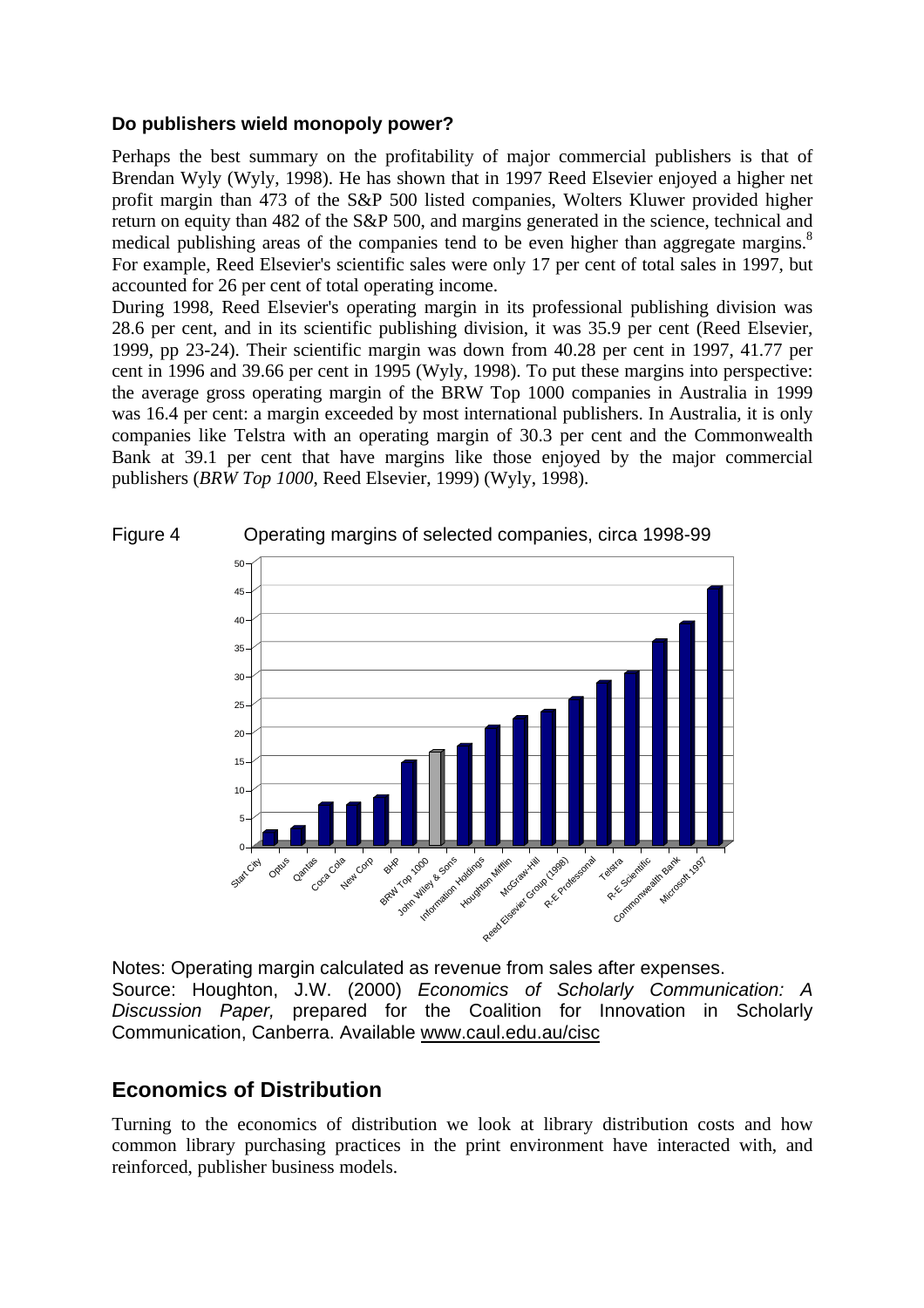Odlyzko suggests that the journals 'crisis' is really a library costs crisis, claiming that for every \$1 spent on journals a further \$2 is spent of library processing and storage costs (Odlyzko, 1998). However, he based this calculation on the ratio of serials subscription costs to total costs. If one distributes total non-content library costs across serials and non-serials for Australian academic libraries in 1998, then serials related library costs amount to \$1.77 for every \$1 spent on serials, ie. approximately \$166 million (AARL Statistics). Nevertheless, Odlyzko raises an important issue, highlighting the significance of library and other distribution costs in overall system costs. Clearly, we need to consider distribution costs in order to address *whole of system costs*.

There are a number of things to note about the print purchasing practices of research libraries over recent years. Namely:

- $\triangleright$  journal titles and books have competed with each other as substitutes across broad fields, rather than being considered separately;
- $\triangleright$  the budget for purchasing in each field has been determined by the strategic priorities of the institution, such that titles across fields do not compete on cost per use;
- $\triangleright$  the budget for each field has been determined largely independently of price information, and largely independently of demand or usage information;
- $\triangleright$  the budget allocations to each field have taken little or no account of price per use across fields; and
- $\triangleright$  price signals have rarely reached end users.

These features of the print acquisition system add up to two related things. First, an almost complete failure of market signals − especially of price signals to the end users. Second, very low price elasticity of demand − with large price changes having relatively little effect on demand. In general, wherever one sees low price elasticity of demand, one sees high prices; and wherever one sees high price elasticity of demand, one sees low prices. The system might be good at delivering scholarly content, but it is extraordinarily bad at the transmission of market signals.

## **A Vicious Circle**

There are a number of key economic features of the scholarly communication product system that go a long way towards explaining its operation.

- $\triangleright$  High first copy costs and low marginal costs of production mean that unit prices must be high enough to cover first copy costs, and cannot be set at marginal cost unless an alternative cost recovery mechanism is in place.
- $\triangleright$  Circulation is critical, with extending circulation essential to reducing unit costs. Smaller circulation journals and lower demand books tend to be more expensive. Lack of information about circulation ex ante makes price setting difficult.
- $\triangleright$  Limited substitutability of products, with purchasers unable to easily swap to alternative titles.
- $\triangleright$  Inelastic demand (low price elasticity of demand) with sales relatively unresponsive to price changes.<sup>9</sup>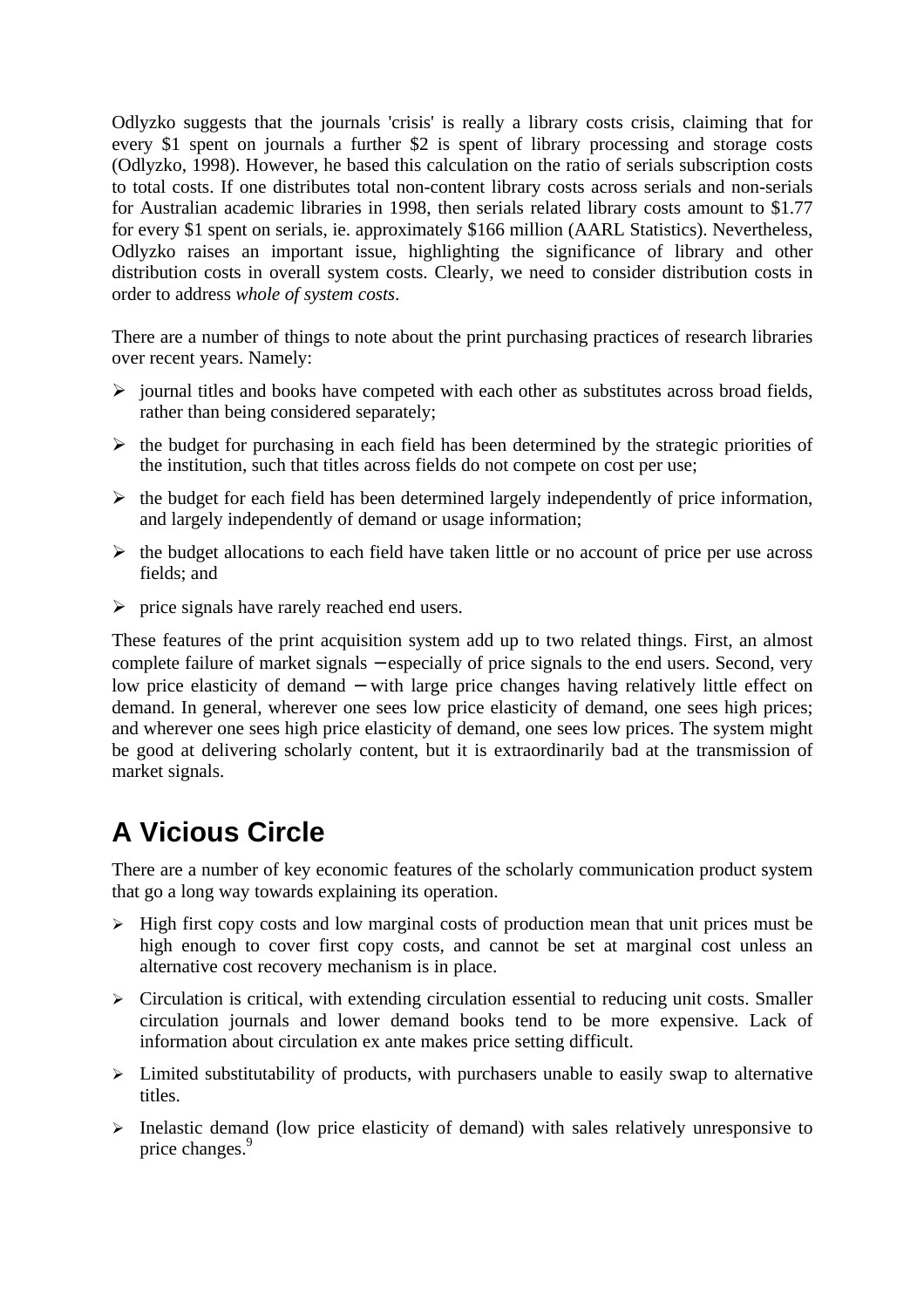$\triangleright$  New entrants increase aggregate fixed costs, because each new title has high first copy costs.

As a result, there is a vicious circle: authors seek publication outlets, and publishers seek to build their lists; new titles emerge, increasing aggregate fixed costs, and publisher portfolios grow, increasing their market power; unit prices increase to cover fixed costs and, perhaps, because publishers wield monopoly power; the circulation of each title declines, further increasing aggregate fixed costs; and prices increase still further.





Source: Derived from Houghton, J.W. (2000) *Economics of Scholarly Communication: A Discussion Paper,* prepared for the Coalition for Innovation in Scholarly Communication, Canberra. Available www.caul.edu.au/cisc

## **What Can Be done?**

It is impossible in a short paper to reflect the complexity of the issues. There is certainly no obvious solution, but at the level of general principle, one can see broad avenues for action.

If the problem can simply be stated as stemming from high prices, then:

- $\triangleright$  if, on the one hand, we believe that prices reflect the costs, then we must reduce costs in order to reduce prices;
- $\geq$  if, on the other hand, we believe that prices reflect what the market will bear, then we must either ensure that what the market will bear reflects value in use, or reduce what the market will bear, in order to reduce prices.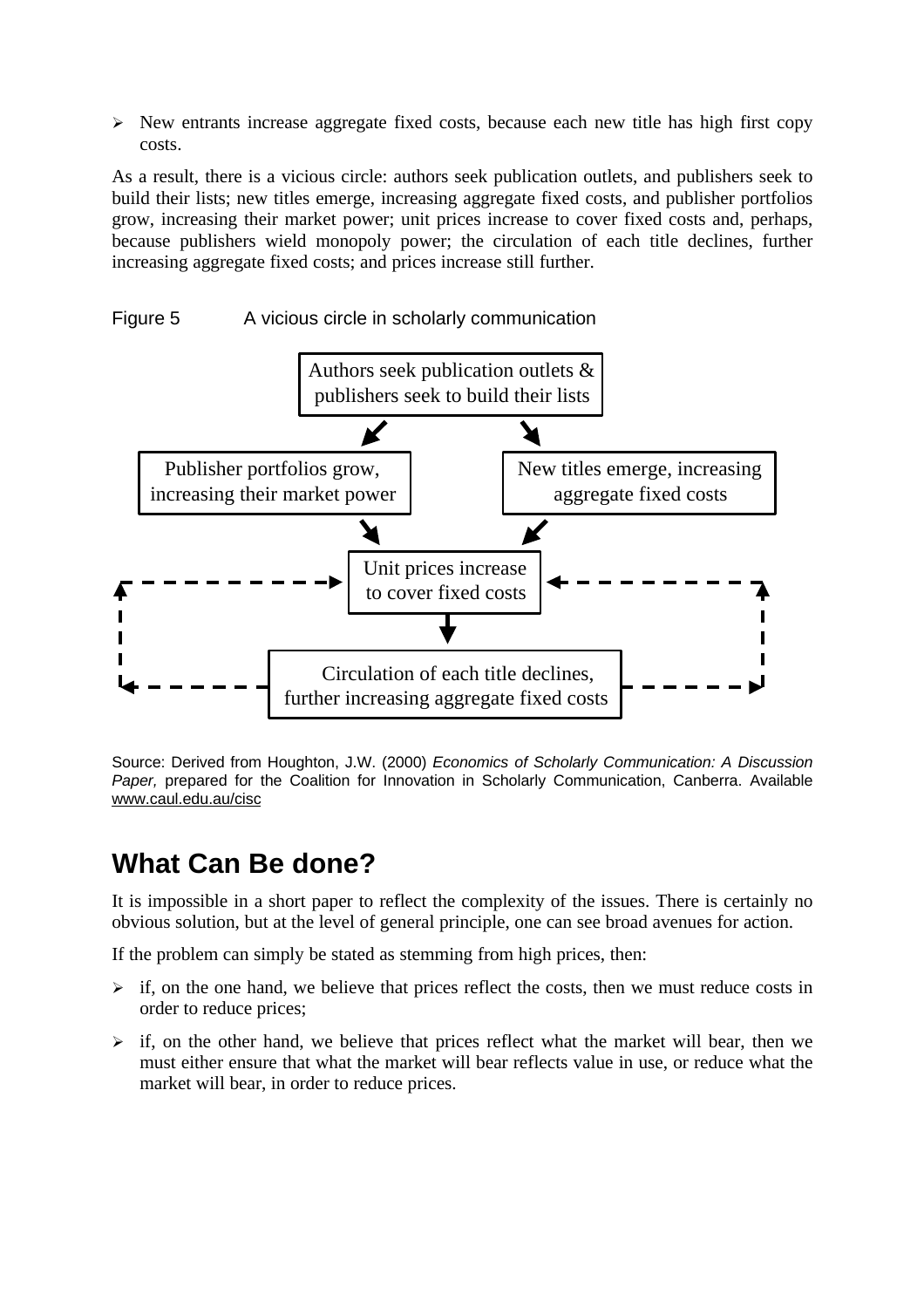Market conforming approaches involve pursuing avenues that improve the transmission of market signals throughout the scholarly communication product system, creating a coherent and effective structure of incentives throughout the system, and increasing avenues for scholarly publication.

Improving the transmission of market signals might be achieved by such means as:

- $\triangleright$  increasing the price elasticity of demand by sending price signals and devolving choice to the end consumer;
- $\triangleright$  increasing competition between titles by introducing greater flexibility in budget allocations; and
- $\triangleright$  increasing product divisibility by using mixed subscription and pay-per-view pricing models.

Creating an effective structure of incentives throughout the scholarly communication product system is essential. By tying promotion, pay, tenure, research funding and other basic rewards to publication in a few refereed journals in each field, universities and research institutions have created a dysfunctional system of incentives. Reform is required to the institutional incentives facing authors, in order to align the goals of publication and communication, and the interests of authors and readers.

Encouraging competition in the scholarly communication industry involves a variety of initiatives aimed at developing new mechanisms for communication, publication and dissemination, and encouraging new entrants to join the scholarly publishing industry. These might include:

- $\triangleright$  exploring a wider range of electronic communication, dissemination and publishing options;
- $\triangleright$  starting new published journals or collections;
- $\triangleright$  developing alternative win:win business models for publishers and their clients;
- $\triangleright$  exploring more radical bundling and/or price discrimination models;
- $\triangleright$  encouraging the entry of new players; and
- $\triangleright$  extending the use of archives and pre- and post-print server style publication.

It is clear that most of these avenues are being pursued − at least in experimental and exploratory ways, if not yet fully and commercially.

Market distorting approaches include consortial purchasing and national site licensing, which operate by confronting producer (publisher) power in the marketplace with increased purchaser power − ie. fighting monopoly with monopsony. A national site license approach, such as that adopted in Canada, implies government intervention and financial support. Consortial purchasing simply recognises the common needs, and funding sources of research libraries, and provides the opportunity for them to exercise their collective purchasing power in the market place. Both provide avenues for addressing the 'crisis', or at least turning the tide and buying time.

Perhaps the biggest disadvantage of a national site licensing approach is that it is, by definition, national. Given that consortial purchasing simply represents the use of countervailing market power, there is obvious advantage to making the consortia as large as possible. Notwithstanding the considerable coordination costs involved, there seems to be greater promise than has yet been realised through, for example, the development of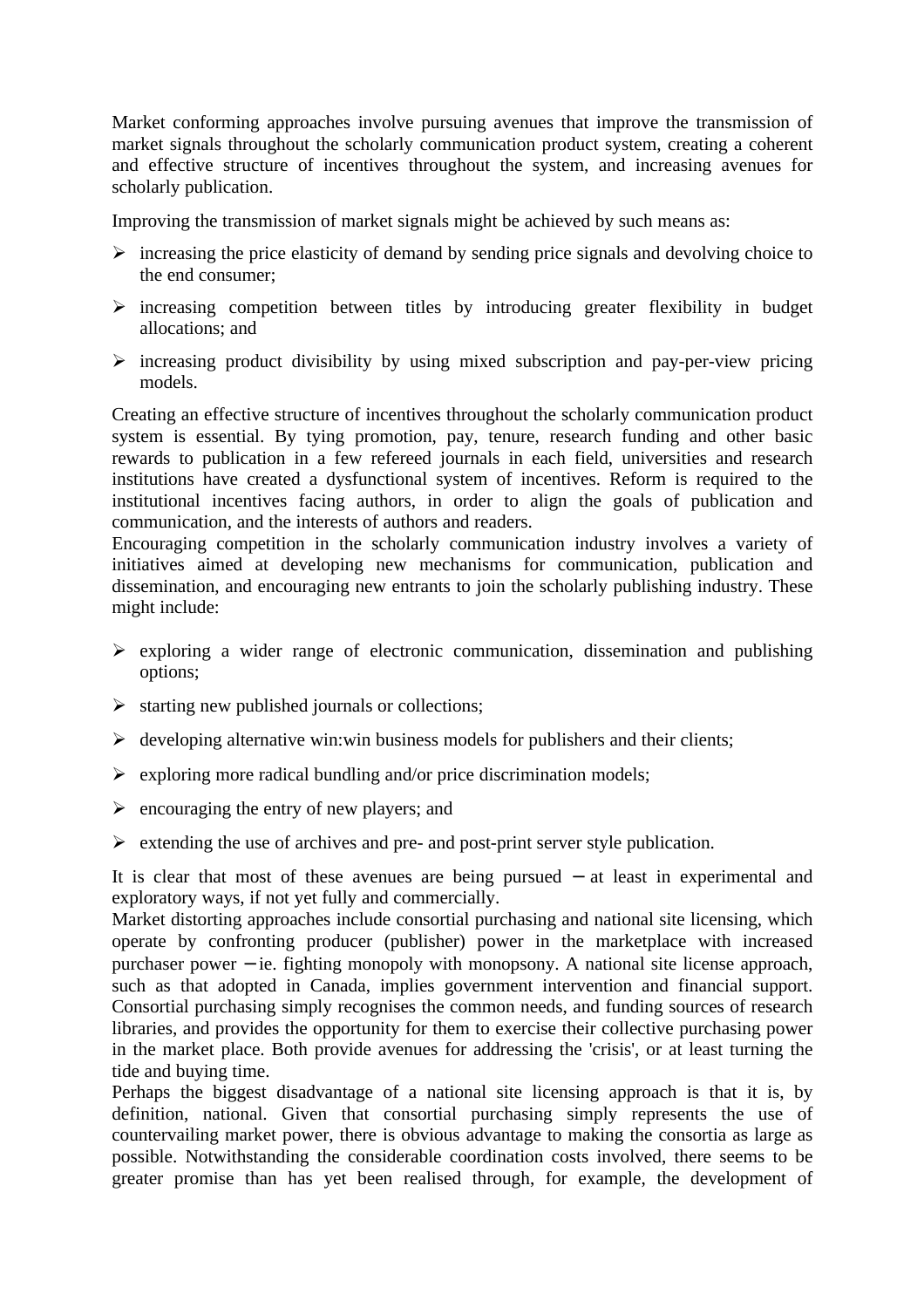international consortia combining the purchasing power of a number of countries or even regions. It makes little sense to fight global publishers with national consortia.

The scholarly communication system is in the relatively early stages of a transition from print publishing to online communication and dissemination: a transition as fundamental as that facing any industry. This transition comes on top of a 'crisis' in prices and the related divergence of publication and communication. In the long run, online communication, publication and dissemination will provide the basis for a solution to the 'crisis' by fundamentally restructuring the scholarly communication 'industry'; but in the short term it is simply exacerbating it. Players throughout the scholarly communication product system, especially in publishing and distribution, must develop new skills and organisational competencies suitable for the online environment, implement new procedures and practices, develop new business models and build and/or call into being an online scholarly communication infrastructure and a new scholarly communication system; while at the same time maintaining the existing print paradigm. It is important to realise that despite the enormous promise, there are significant transitional costs involved.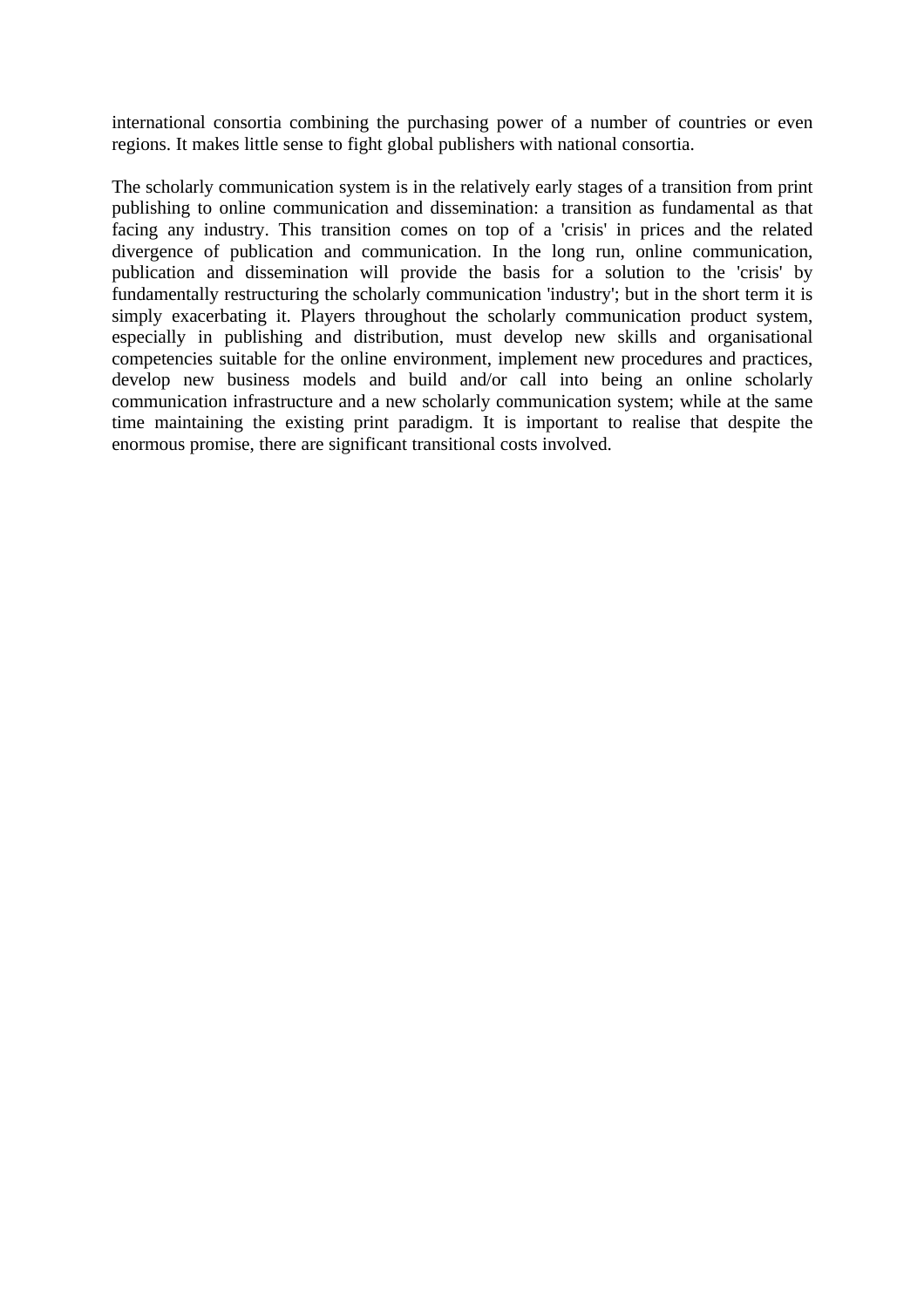#### **Bibliography**

AARL statistics. Available http://www.caul.edu.au/stats/

*BRW Top 1000*, Reed Elsevier (1999) *Annual Report 1998*, and Wyly, B.J. (1998) 'Competition in Scholarly Publishing? What Publisher Profits Reveal,' *ARL,* 200.

CAUL Statistics. Available www.caul.edu.au/stats/

- Cox, J. (2000) 'Scholarly Communication in the Third Millennium: Making sense of economic, technical and management challenges,' presented at Sustainability in the Scholarly Communication Marketplace, Macquarie University Seminar, Sydney, May 2<sup>nd</sup> 2000. Available http://www.lib.mq.edu.au/conference/sustainability/index.html
- Duranceau, E.F. (ed.) (1995) The Economics of Electronic Publishing, *Serials Review*, 21(1)
- Guédon, J-C (2001) *In Oldenburg's Long Shadow: Librarians, Research Scientists, Publishers and the Control of Scientific Publishing*, Association of Research Libraries, Washington, D.C. Available www.arl.org
- Halliday, L. and Oppenheim, C. (1999) *Economic Models of the Digital Library*, eLib, United Kingdom Office of Library and Information Networking, p15.
- Halliday, L. and Oppenheim, C. (1999) *Economic Models of the Digital Library*, eLib, United Kingdom Office of Library and Information Networking, p11.
- Halliday, L. and Oppenheim, C. (1999) *Economic Models of the Digital Library*, eLib, United Kingdom Office of Library and Information Networking, p12 citing Lesk, M. (1997) *Practical Digital Libraries: Books, Bytes and Bucks,* Morgan Kauffman, and Fishwick, F., Edwards, L. and Blagden, J. (1998) *Economic Implications of Different Models of Publishing Electronic Journals for Professional Societies and other small Specialist Publishers*, Report to the Joint Information Systems Committee, Electronic Libraries Program. Available www.ukoln.ac.uk/services/elib/papers/supporting
- Harnad, S. 1995, 'The post-Gutenberg Galaxy: how to get there from here', *Information Society 11(4)*. Available http://www.cogsci.soton.ac.uk/~harnad)
- Harnad, S. (1996) 'Implementing peer review on the net: scientific quality control in scholarly electronic journals,' in Peek, R. and Newby, G. (1996) *Scholarly Publishing: The Electronic Frontier,* MIT Press, Cambridge
- Harnad, S. and Hemus, M. (1997) 'All or None: No stable hybrid or half-way solutions for launching the learned periodical literature into the post-Gutenburg galaxy,' in Butterworth, I. (1996) *The Impact of Electronic Publishing on the Academic Community*, Portland Press, London cited by Halliday, L. and Oppenheim, C. (1999) *Economic Models of the Digital Library*, eLib, United Kingdom Office of Library and Information Networking.
- Houghton, J.W. (2000) *Economics of Scholarly Communication: A Discussion Paper,* prepared for the Coalition for Innovation in Scholarly Communication, Canberra. Available www.caul.edu.au/cisc
- Hunter, (1998) 'Electronic Journal Publishing: Observations from the inside,' *D-Lib.* Available http://www.dlib.org/dlib/July98/
- Kay, J. (1999) 'Business Strategy in the Knowledge Driven Economy,' in *The Economics of the Knowledge Driven Economy*, Conference Paper, November 1999, Department of Trade and Industry, London. Available www.dti.gov.uk
- King, D.W. and Roderer, N.K. (1978) Systems Analysis of Scientific and Technical Communications in the US, NTIS: PB281-847.
- King, D.W. and Tenopir, C. (1998) 'Economic Cost Models of Scientific Scholarly Journals,' *Proceedings of ISCU Workshop*, University of Oxford, 31 March to 2 April, 1998.
- King, D.W. and Tenopir, C. (2000) 'Scholarly Journal and Digital Database Pricing: Threat or Opportunity?', Paper presented at PEAK 2000, 23-24 March 2000.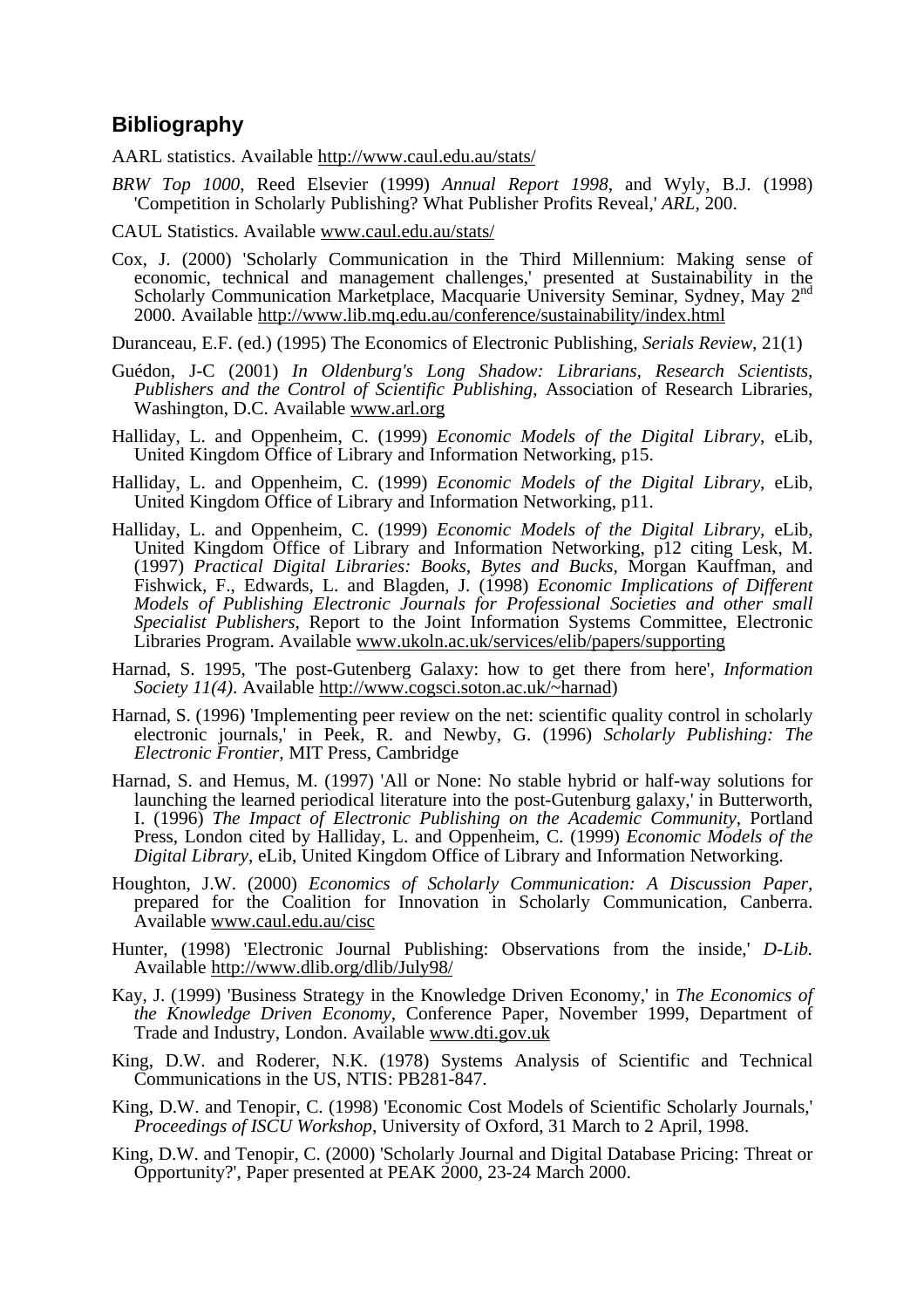- King, D.W. et al (1976) Statistical Indicators of Scientific and Technical Communication, 1960-1980, Volume 1, A Summary Report. GPO 083-000-00295-3.
- Lesk, M. (1997) *Practical Digital Libraries: Books, Bytes and Bucks*, Morgan Kauffman cited in Halliday, L. and Oppenheim, C. (1999) *Economic Models of the Digital Library*, eLib, United Kingdom Office of Library and Information Networking, p47.
- Lieberman, Noll, R. and Steinmuller, W.E. (1992) 'The Sources of Scientific Journal Price Increases', Centre for Economic Policy Research Working Paper, Stanford University cited by McCabe, M.J. (1999) 'Academic Journal Pricing and Market Power: A Portfolio Approach', Georgia Institute of Technology.
- McCabe, M.J. (1998) 'The Impact of Publisher Mergers on Journal Prices: A Preliminary Report,' *ARL 200*.
- McCabe, M.J. (1999) 'Academic Journal Pricing and Market Power: A Portfolio Approach', Georgia Institute of Technology.
- Odlyzko, A. (1998) 'The economics of electronic publishing,' *Journal of Electronic Publishing* 4(1). Available http://www.press.umich.edu/jep/04-01
- OECD (1997) *National Innovations Systems*, OECD, Paris.

Reed Elsevier (1999) *Reed Elsevier Annual Report 1998*, pp23-24.

- Varian, H. (1998) The Future of Electronic Publishing, *Journal of Electronic Publishing* 4(1). Available http://www.press/umich/edu/jep/04-01/
- Wyly, B.J. (1998) 'Competition in Scholarly Publishing? What Publisher Profits Reveal,' *ARL 200*; and subsequent updates. Available http://www.arl.org/newsltr/200/wyly.html